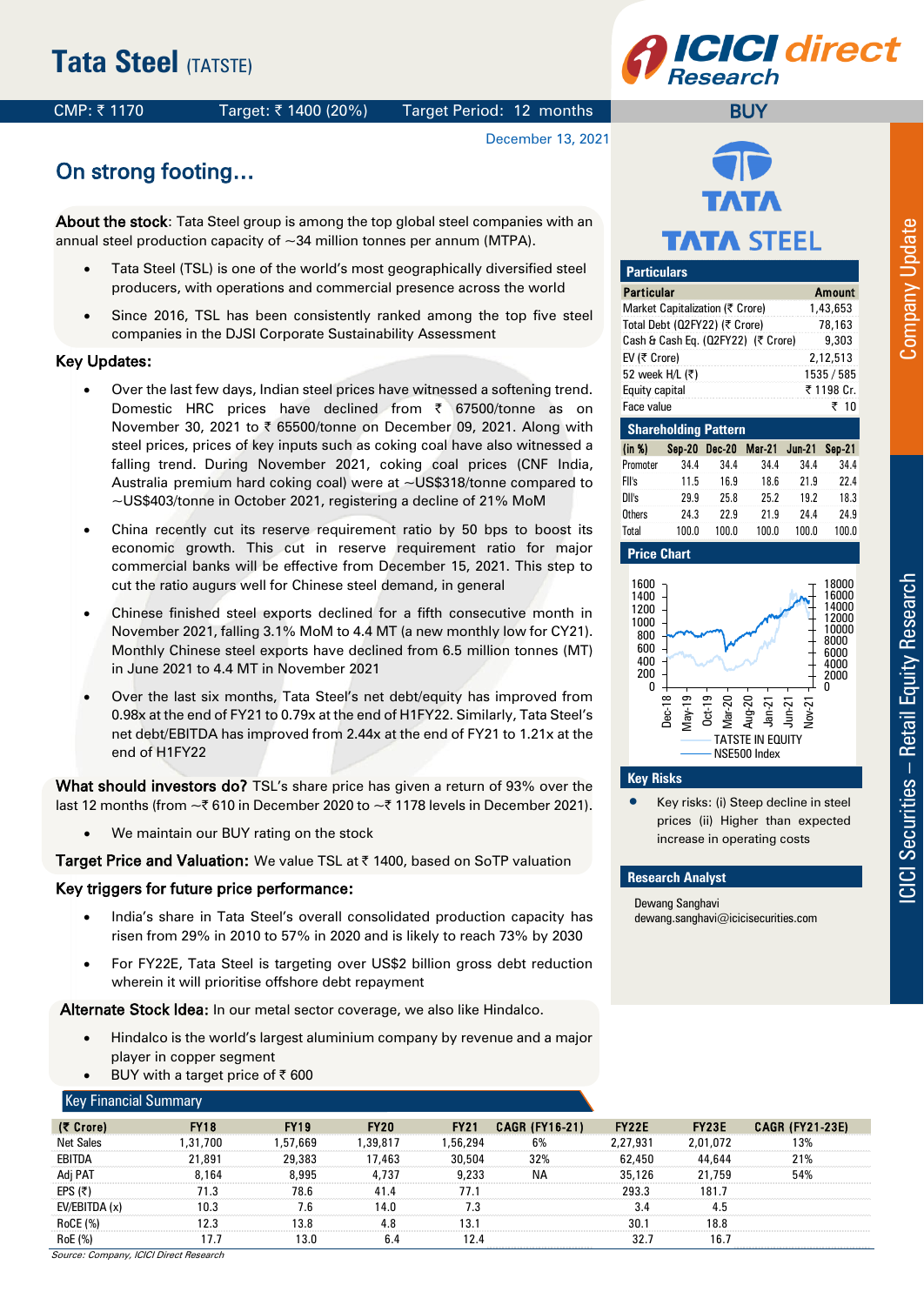# Financial summary

| Exhibit 1:Profit and loss statement |             |             |              | ₹ crore      |
|-------------------------------------|-------------|-------------|--------------|--------------|
| (Year-end March)                    | <b>FY20</b> | <b>FY21</b> | <b>FY22E</b> | <b>FY23E</b> |
| <b>Total Operating Inc.</b>         | 139817      | 156294      | 227931       | 201072       |
| Growth (%)                          | -11         | 12          | 46           | $-12$        |
| <b>Total Operating Expend.</b>      | 122354      | 125790      | 165482       | 156427       |
| <b>EBITDA</b>                       | 17463       | 30504       | 62450        | 44644        |
| Growth (%)                          | -41         | 75          | 105          | $-29$        |
| Depreciation                        | 8441        | 9234        | 9315         | 9639         |
| Interest                            | 7533        | 7607        | 5382         | 4614         |
| Other Income                        | 1843        | 896         | 977          | 952          |
| <b>PBT</b>                          | 3332        | 14560       | 48730        | 31343        |
| <b>Exceptional Item</b>             | $-3564$     | $-1043$     | 0            | 0            |
| <b>Total Tax</b>                    | $-2568$     | 5654        | 13987        | 9929         |
| PAT                                 | 2337        | 7862        | 34743        | 21414        |
| Growth (%)                          | -75         | 236         | 342          | -38          |
| Minorities, Associates, etc         | $-1164$     | 327         | 383          | 345          |
| Rep PAT after Assoc. MI             | 1172        | 8190        | 35126        | 21759        |
| Adj PAT after Assoc. MI             | 4737        | 9233        | 35126        | 21759        |
| Growth (%)                          | $-47.3$     | 94.9        | 237.5        | $-30.8$      |
| EPS $(5)$                           | 41.4        | 77.1        | 293.3        | 181.7        |

| .                                      |  |
|----------------------------------------|--|
| Source: Company, ICICI Direct Research |  |

| Exhibit 3:Balance sheet               |             |             |              | ₹ crore      |
|---------------------------------------|-------------|-------------|--------------|--------------|
| (Year-end March)                      | <b>FY20</b> | <b>FY21</b> | <b>FY22E</b> | <b>FY23E</b> |
| Liabilities                           |             |             |              |              |
| <b>Equity Share Capital</b>           | 1145        | 1198        | 1198         | 1198         |
| <b>Hybrid Perpetual securities</b>    | 2275        | 775         | 775          | 775          |
| <b>Reserve and Surplus</b>            | 70156       | 72266       | 105404       | 128479       |
| <b>Total Shareholders funds</b>       | 73576       | 74239       | 107377       | 130452       |
| <b>Total Debt</b>                     | 113289      | 88501       | 69001        | 55316        |
| <b>Deferred Tax Liability</b>         | 9261        | 9241        | 9241         | 9241         |
| Minority Interest & Others            | 11816       | 18731       | 22114        | 25459        |
| <b>Total Liabilities</b>              | 207943      | 190712      | 207733       | 220468       |
| <b>Assets</b>                         |             |             |              |              |
| Net Block                             | 131131      | 136654      | 133839       | 136201       |
| <b>CWIP</b>                           | 18862       | 18129       | 25629        | 29629        |
| Net Fixed Assets (Incl. CWIP)         | 149993      | 154783      | 159468       | 165829       |
| Investments                           | 6285        | 10682       | 11432        | 12432        |
| Inventory                             | 31069       | 33276       | 61931        | 56197        |
| <b>Debtors</b>                        | 7885        | 9540        | 13630        | 13407        |
| Loans and Advances                    | 35663       | 29692       | 35692        | 39692        |
| <b>Other Current Assets</b>           | 6144        | 2410        | 3960         | 4860         |
| Cash                                  | 8055        | 5782        | 5202         | 4092         |
| <b>Total Current Assets</b>           | 88816       | 80701       | 120415       | 118248       |
| <b>Current Liabilities</b>            | 40813       | 56651       | 85279        | 77988        |
| Provisions                            | 1664        | 4725        | 4225         | 3975         |
| <b>Current Liabilities &amp; Prov</b> | 42476       | 61376       | 89505        | 81964        |
| <b>Net Current Assets</b>             | 46340       | 19325       | 30910        | 36284        |
| others                                | 5325        | 5923        | 5923         | 5923         |
| <b>Application of Funds</b>           | 207943      | 190712      | 207733       | 220468       |

Source: Company, ICICI Direct Research

| Exhibit 2: Cash flow statement<br>₹crore |             |             |              |              |  |  |  |  |  |  |
|------------------------------------------|-------------|-------------|--------------|--------------|--|--|--|--|--|--|
| (Year-end March)                         | <b>FY20</b> | <b>FY21</b> | <b>FY22E</b> | <b>FY23E</b> |  |  |  |  |  |  |
| Profit after Tax                         | 1172        | 8190        | 35126        | 21759        |  |  |  |  |  |  |
| Add: Depreciation                        | 8441        | 9234        | 9315         | 9639         |  |  |  |  |  |  |
| (Inc)/dec in Current Assets              | $-141$      | 5843        | $-40295$     | 1058         |  |  |  |  |  |  |
| Inc/(dec) in CL and Prov.                | 12244       | 18900       | 28129        | $-7541$      |  |  |  |  |  |  |
| Others                                   | $-2425$     | $-12821$    | 3000         | 3000         |  |  |  |  |  |  |
| CF from operating activities             | 19292       | 29345       | 35274        | 27914        |  |  |  |  |  |  |
| (Inc)/dec in Investments                 | $-10547$    | -4397       | $-750$       | $-1000$      |  |  |  |  |  |  |
| (Inc)/dec in Fixed Assets                | $-10347$    | $-7023$     | $-14000$     | $-16000$     |  |  |  |  |  |  |
| Others                                   | -5867       | 683         | 383          | 345          |  |  |  |  |  |  |
| CF from investing activities             | $-26761$    | $-10737$    | $-14367$     | -16655       |  |  |  |  |  |  |
| Issue/(Buy back) of Equity               | 0           | $-1447$     | 0            | 0            |  |  |  |  |  |  |
| Inc/(dec) in loan funds                  | 22145       | $-24789$    | $-19500$     | $-13685$     |  |  |  |  |  |  |
| Dividend paid & dividend tax             | $-1340$     | $-2994$     | $-5988$      | -5389        |  |  |  |  |  |  |
| Inc/(dec) in Share Cap                   | 0           | 0           | 0            | 0            |  |  |  |  |  |  |
| <b>Others</b>                            | $-8612$     | 8349        | 4000         | 6706         |  |  |  |  |  |  |
| CF from financing activities             | 12193       | -20880      | $-21488$     | $-12369$     |  |  |  |  |  |  |
| Net Cash flow                            | 4724        | $-2273$     | $-581$       | $-1109$      |  |  |  |  |  |  |
| Opening Cash                             | 3331        | 8055        | 5782         | 5202         |  |  |  |  |  |  |
| <b>Closing Cash</b>                      | 8055        | 5782        | 5202         | 4092         |  |  |  |  |  |  |

Source: Company, ICICI Direct Research

| Exhibit 4: Key ratios        |             |             | ₹ crore      |              |  |  |
|------------------------------|-------------|-------------|--------------|--------------|--|--|
| (Year-end March)             | <b>FY20</b> | <b>FY21</b> | <b>FY22E</b> | <b>FY23E</b> |  |  |
| Per share data (₹)           |             |             |              |              |  |  |
| Adj EPS                      | 41.4        | 77.1        | 293.3        | 181.7        |  |  |
| Cash EPS                     | 115.1       | 154.2       | 371.1        | 262.2        |  |  |
| <b>BV</b>                    | 642.6       | 619.9       | 896.6        | 1089.3       |  |  |
| <b>DPS</b>                   | 10.0        | 25.0        | 50.0         | 45.0         |  |  |
| <b>Operating Ratios (%)</b>  |             |             |              |              |  |  |
| <b>EBITDA Margin</b>         | 12.5        | 19.5        | 27.4         | 22.2         |  |  |
| PBT / Total Operating income | 2.4         | 9.3         | 21.4         | 15.6         |  |  |
| Adj PAT Margin               | 3.4         | 5.9         | 15.4         | 10.8         |  |  |
| Inventory days               | 89          | 83          | 115          | 120          |  |  |
| Debtor days                  | 26          | 30          | 30           | 35           |  |  |
| Creditor days                | 144         | 145         | 150          | 150          |  |  |
| Return Ratios (%)            |             |             |              |              |  |  |
| Adj RoE                      | 6.4         | 12.4        | 32.7         | 16.7         |  |  |
| Adj RoCE                     | 4.8         | 13.1        | 30.1         | 18.8         |  |  |
| Adj RoIC                     | 5.0         | 13.6        | 31.0         | 19.3         |  |  |
| <b>Valuation Ratios (x)</b>  |             |             |              |              |  |  |
| P/E                          | 28.3        | 15.2        | 4.0          | 6.4          |  |  |
| EV / EBITDA                  | 14.0        | 7.3         | 3.4          | 4.5          |  |  |
| EV / Net Sales               | 1.8         | 1.6         | 1.1          | 1.1          |  |  |
| Market Cap / Sales           | 1.0         | 1.0         | 0.7          | 0.8          |  |  |
| Price to Book Value          | 1.8         | 1.9         | 1.3          | 1.1          |  |  |
| Price to Adj Book Value      | 1.8         | 1.9         | 1.3          | 1.1          |  |  |
| <b>Solvency Ratios</b>       |             |             |              |              |  |  |
| Debt/EBITDA                  | 6.0         | 2.7         | 1.0          | 1.1          |  |  |
| Debt / Equity                | 1.4         | 1.1         | 0.6          | 0.4          |  |  |
| <b>Current Ratio</b>         | 2.1         | 1.3         | 1.3          | 1.4          |  |  |
| <b>Quick Ratio</b>           | 1.4         | 0.8         | 0.7          | 0.8          |  |  |

Source: Company, ICICI Direct Research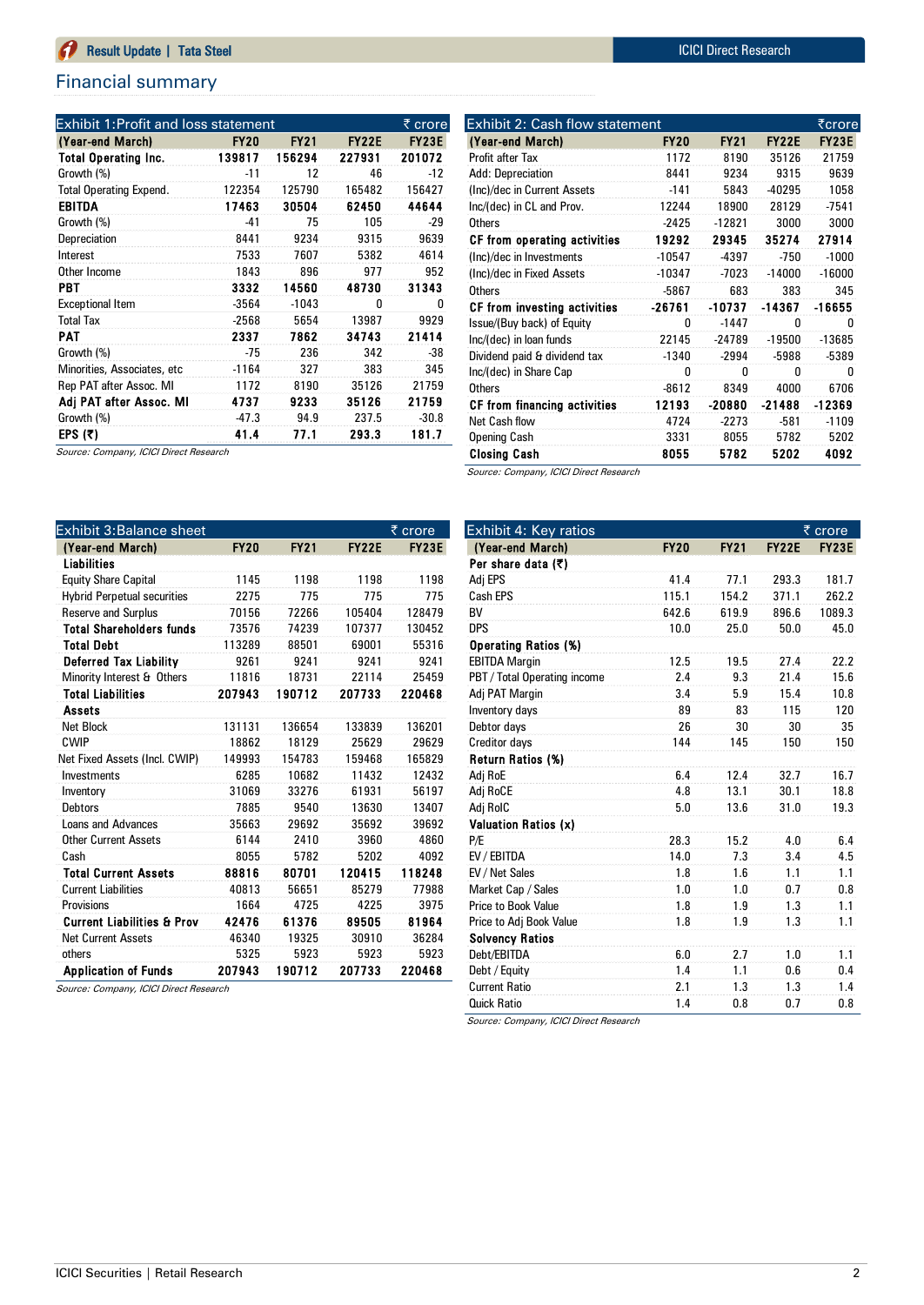| <b>Result Update  </b><br><b>Tata Steel</b> |                                                               |      |        |        |             |         |       |             |        | <b>ICICI Direct Research</b> |             |               |       |             |         |       |             |               |       |
|---------------------------------------------|---------------------------------------------------------------|------|--------|--------|-------------|---------|-------|-------------|--------|------------------------------|-------------|---------------|-------|-------------|---------|-------|-------------|---------------|-------|
|                                             | Exhibit 5: ICICI Direct coverage universe (Metals and Mining) |      |        |        |             |         |       |             |        |                              |             |               |       |             |         |       |             |               |       |
|                                             | <b>CMP</b>                                                    | TP   |        | M Cap  |             | EPS (₹) |       |             | P/E(x) |                              |             | EV/EBITDA (x) |       |             | ROCE(%) |       |             | <b>ROE(%)</b> |       |
|                                             | (₹)                                                           | (₹)  | Rating | (そ Cr) | <b>FY21</b> | FY22E   | FY23E | <b>FY21</b> | FY22E  | FY23E                        | <b>FY21</b> | FY22E         | FY23E | <b>FY21</b> | FY22E   | FY23E | <b>FY21</b> | FY22E         | FY23E |
| Coal India                                  | 153                                                           | 160  | Hold   | 94725  | 20.6        | 25.1    | 27.7  | 7.3         | 6.0    | 5.5                          | 4.2         | 4.1           | 4.1   | 42.3        | 41.7    | 39.8  | 34.8        | 36.7          | 35.5  |
| Hindalco                                    | 456                                                           | 600  | Buy    | 102437 | 25.5        | 58.3    | 59.8  | 17.3        | 7.6    | 7.4                          | 8.3         | 5.3           | 4.8   | 8.8         | 14.8    | 14.5  | 8.5         | 17.6          | 15.5  |
| <b>NMDC</b>                                 | 147                                                           | 175  | Buy    | 43109  | 21.3        | 34.7    | 20.6  | 6.3         | 3.9    | 6.5                          | 4.1         | 2.6           | 4.1   | 27.0        | 35.1    | 18.7  | 21.0        | 28.6          | 15.4  |
| <b>JSW Steel</b>                            | 674                                                           | 725  | Hold   | 162896 | 32.9        | 82.5    | 66.4  | 19.9        | 8.0    | 9.9                          | 10.4        | 5.6           | 6.4   | 13.8        | 22.1    | 15.3  | 17.0        | 30.0          | 19.5  |
| Ratnamani                                   | 1963                                                          | 2450 | Buy    | 9173   | 59.0        | 76.2    | 98.0  | 35.9        | 27.8   | 21.6                         | 23.5        | 17.1          | 13.8  | 15.7        | 19.3    | 20.1  | 13.9        | 15.7          | 17.2  |
| Graphite Ind.                               | 427                                                           | 650  | Buy    | 8346   | $-1.6$      | 31.3    | 62.7  | <b>NA</b>   | 14.7   | 7.3                          | ΝA          | 9.2           | 3.8   | $-5.4$      | 12.1    | 23.1  | $-0.7$      | 12.4          | 21.2  |
| <b>Tata Steel</b>                           | 1170                                                          | 1400 | Buy    | 143653 | 77.1        | 293.3   | 181.7 | 15.2        | 4.0    | 6.4                          | 7.3         | 3.4           | 4.5   | 13.1        | 30.1    | 18.8  | 12.4        | 32.7          | 16.7  |
| Sail                                        | 112                                                           | 160  | Buy    | 46195  | 9.2         | 31.4    | 22.1  | 11.7        | 3.4    | 4.8                          | 6.2         | 2.8           | 3.7   | 10.9        | 24.1    | 15.2  | 8.9         | 24.4          | 15.1  |
| Jindal<br><b>Stainless</b>                  | 172                                                           | 250  | Buy    | 8671   | 8.6         | 26.2    | 22.7  | 19.3        | 6.3    | 7.3                          | 7.8         | 4.9           | 5.7   | 16.0        | 25.2    | 18.1  | 13.0        | 29.1          | 20.1  |
| Jindal<br><b>Stainless</b><br>Hisar         | 320                                                           | 488  | Buy    | 7545   | 29.5        | 63.9    | 58.9  | 10.4        | 4.8    | 5.2                          | 7.7         | 4.2           | 4.0   | 18.6        | 26.7    | 20.9  | 23.2        | 32.4          | 22.5  |
| Vardhman<br><b>Special Steel</b>            | 241                                                           | 340  | Buy    | 976    | 10.9        | 24.9    | 29.5  | 23.2        | 10.2   | 8.6                          | 11.1        | 6.4           | 5.6   | 13.7        | 21.2    | 21.1  | 9.6         | 18.5          | 18.3  |
| Tata<br><b>Metaliks</b>                     | 894                                                           | 1300 | Buy    | 2822   | 69.9        | 88.9    | 101.2 | 13.0        | 10.2   | 9.0                          | 6.9         | 5.9           | 4.6   | 24.6        | 24.9    | 23.0  | 17.0        | 18.1          | 17.1  |

Source: Company, ICICI Direct Research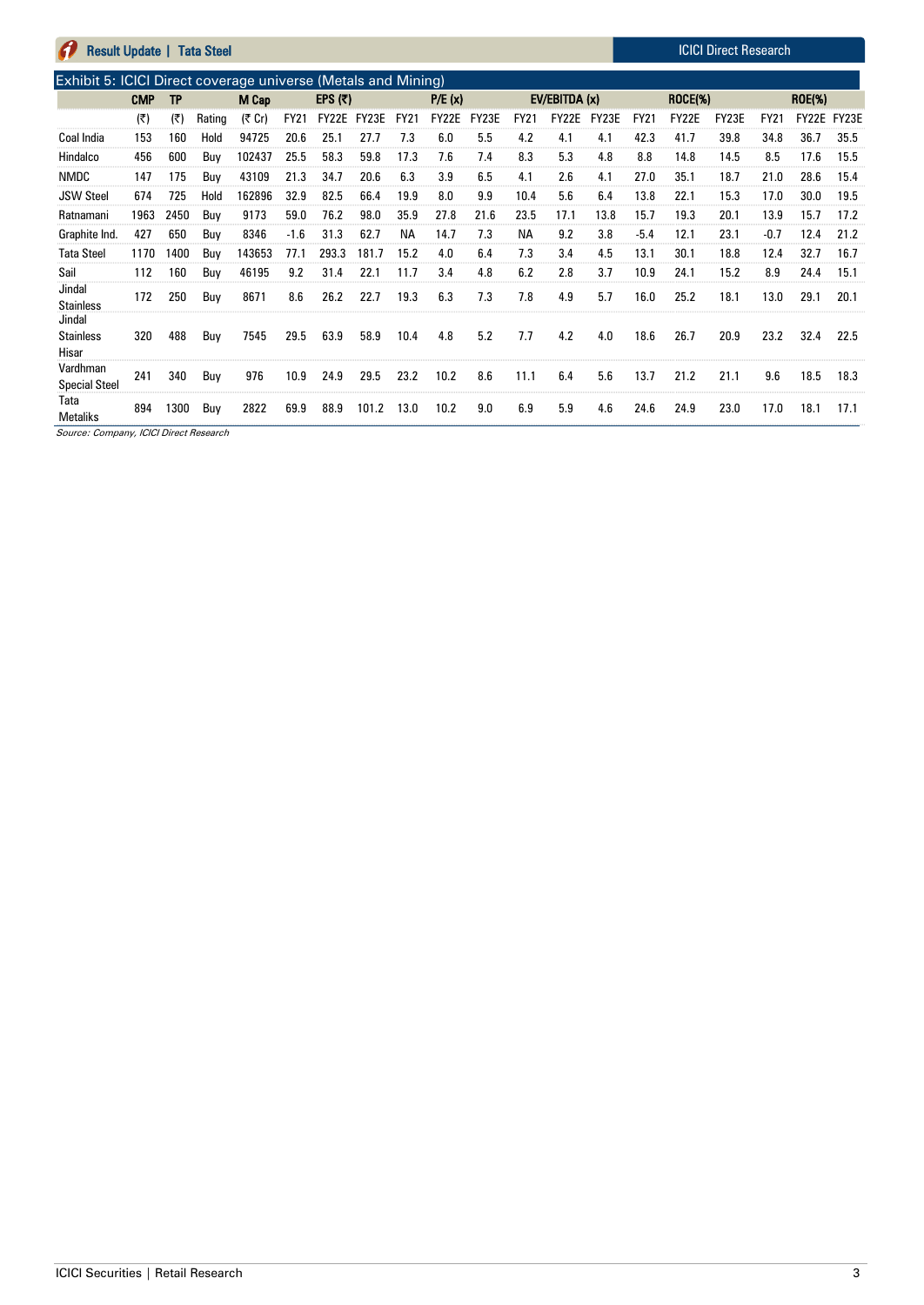# RATING RATIONALE

ICICI Direct endeavours to provide objective opinions and recommendations. ICICI Direct assigns ratings to its stocks according to their notional target price vs. current market price and then categorizes them as Buy, Hold, Reduce and Sell. The performance horizon is two years unless specified and the notional target price is defined as the analysts' valuation for a stock

Buy: >15%

Hold: -5% to 15%;

Reduce: -15% to -5%;

Sell: <-15%



Pankaj Pandey **Head – Research head pankaj.pandey@icicisecurities.com** 

ICICI Direct Research Desk, ICICI Securities Limited, 1st Floor, Akruti Trade Centre, Road No 7, MIDC, Andheri (East) Mumbai – 400 093 research@icicidirect.com